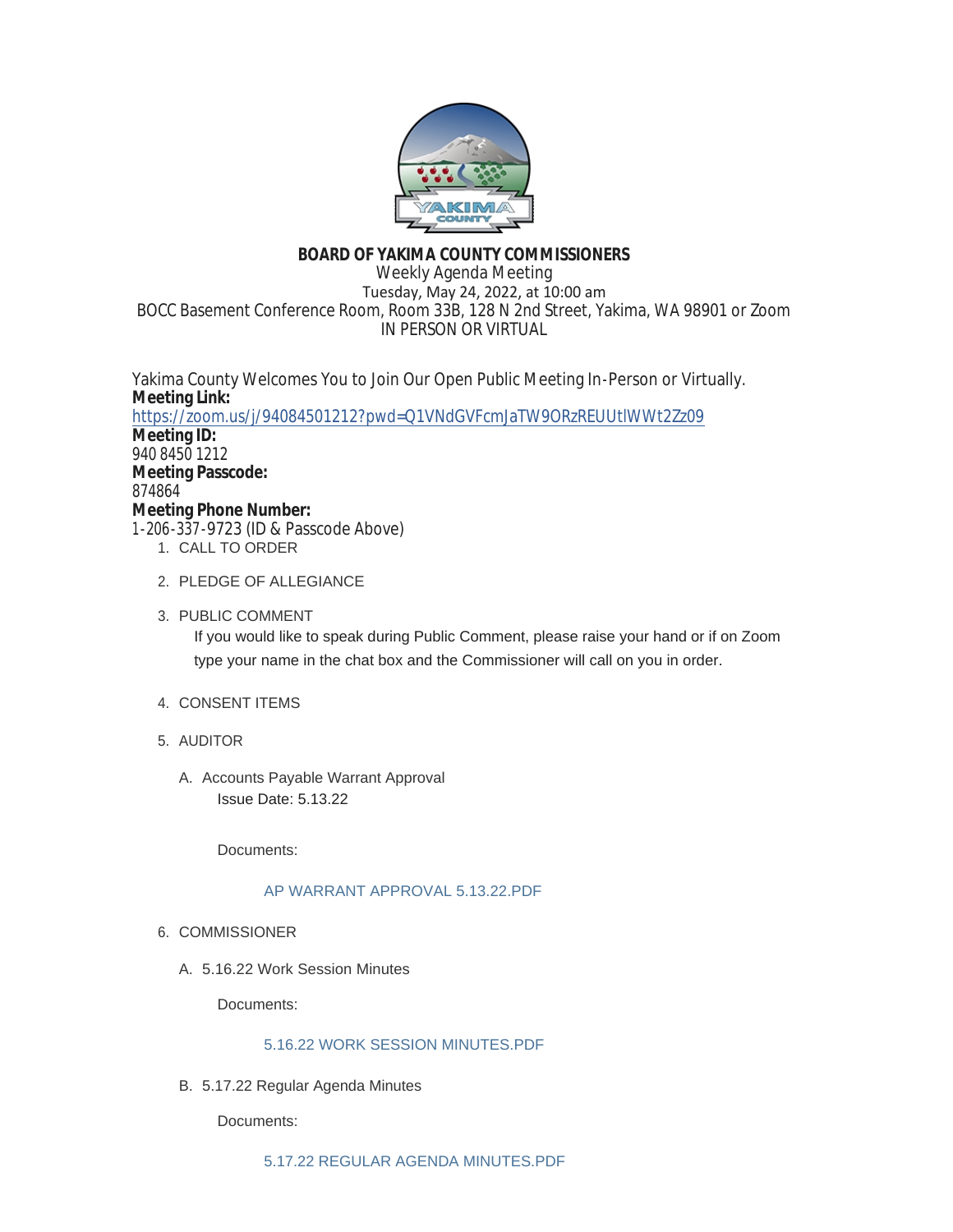C. Ordinance 3-2022

Adopting an Ordinance Amending Yakima County Code Chapter 6.04 Regarding Provisions for the Appointment and Term of Members of the Yakima Board of Health.

Fiscal Impact: \$0

Documents:

### [ORDINANCE 3-2022.PDF](https://www.yakimacounty.us/AgendaCenter/ViewFile/Item/4517?fileID=16221)

- 7. CORPORATE COUNSEL
	- Resolution 139-2022 A. Denying Claim No. 4-2022 Filed by Joseph Quintana.

Fiscal Impact:\$0

Documents:

### [139-2022.PDF](https://www.yakimacounty.us/AgendaCenter/ViewFile/Item/4505?fileID=16209)

B. Resolution 140-2022 Approving Settlement of Claim No. 7-2022 Filed by Jeffrey Stevens.

Fiscal Impact: \$1,057.60

Documents:

#### [140-2022.PDF](https://www.yakimacounty.us/AgendaCenter/ViewFile/Item/4506?fileID=16210)

C. Resolution 141-2022 Approving Settlement of Claim No. 9-2022 Filed by Amanda Martinez.

Fiscal Impact: \$26.89

Documents:

#### [141-2022.PDF](https://www.yakimacounty.us/AgendaCenter/ViewFile/Item/4507?fileID=16212)

## 8. COUNTY ROADS

A. Agreement 163-2022

Contract with Russell Crane Service, Inc., for MP3752 County Shop House Demolition Project.

Fiscal Impact: \$123,570.30

Documents: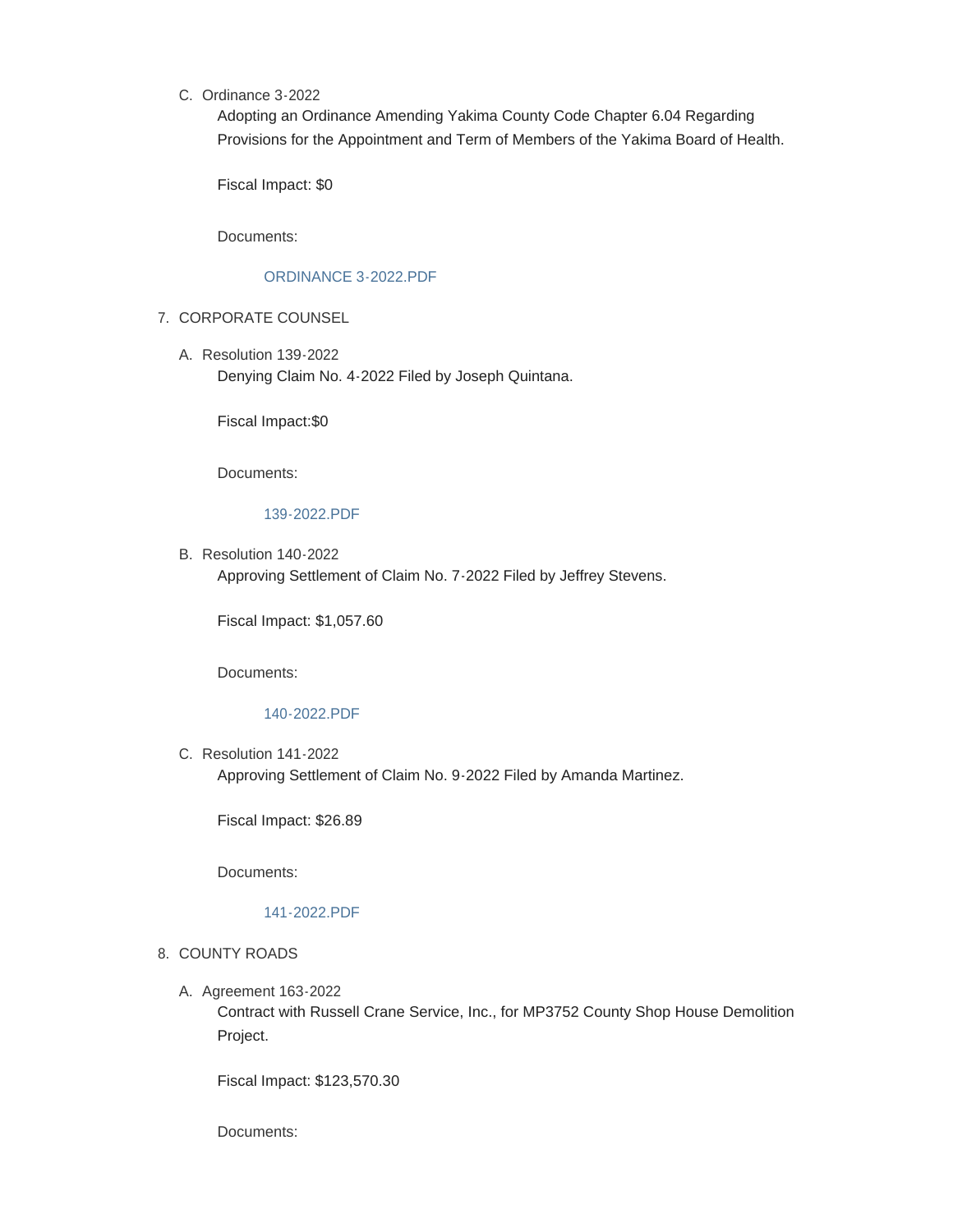## FACILITIES SERVICES 9.

A. Agreement 159-2022

Agreement with MBI Construction Service, Inc., to Provide On-Call Repair, Maintenance, Diagnosis, and Replacement on All Mechanical Equipment and Related Issues that May Arise, as Needed and Determined by Yakima County Facilities Management for 15 Facility Locations.

Fiscal Impact: NTE \$60,000 annually

Documents:

### [BOCC 159-2022.PDF](https://www.yakimacounty.us/AgendaCenter/ViewFile/Item/4510?fileID=16215)

B. Agreement 160-2022

Agreement with MBI Construction Service, Inc., to Provide On-Call Repair and Maintenance on All HVAC Units, HVAC Systems, and HVAC Related Issues that May Arise, as Needed and Determined by Yakima County Facilities Management for 15 Facility Locations.

Fiscal Impact: NTE \$60,000 annually

Documents:

#### [BOCC 160-2022.PDF](https://www.yakimacounty.us/AgendaCenter/ViewFile/Item/4511?fileID=16216)

### 10. HUMAN RESOURCES

Resolution 143-2022 A.

Additions/Deletions to Budgeted Positions in Department 410 (Prosecuting Attorney, Felony Division).

Fiscal Impact: \$13,177

Documents:

#### [143-2022.PDF](https://www.yakimacounty.us/AgendaCenter/ViewFile/Item/4509?fileID=16214)

#### 11. HUMAN SERVICES

A. Agreement 161-2022

Modification to the Contract with Integrity Contractors, LLC, for the Home Rehabilitation Loan Program Project HB18-028 for Linda Salinas.

Fiscal Impact: \$7,345.08 increase (federally funded)

Documents: